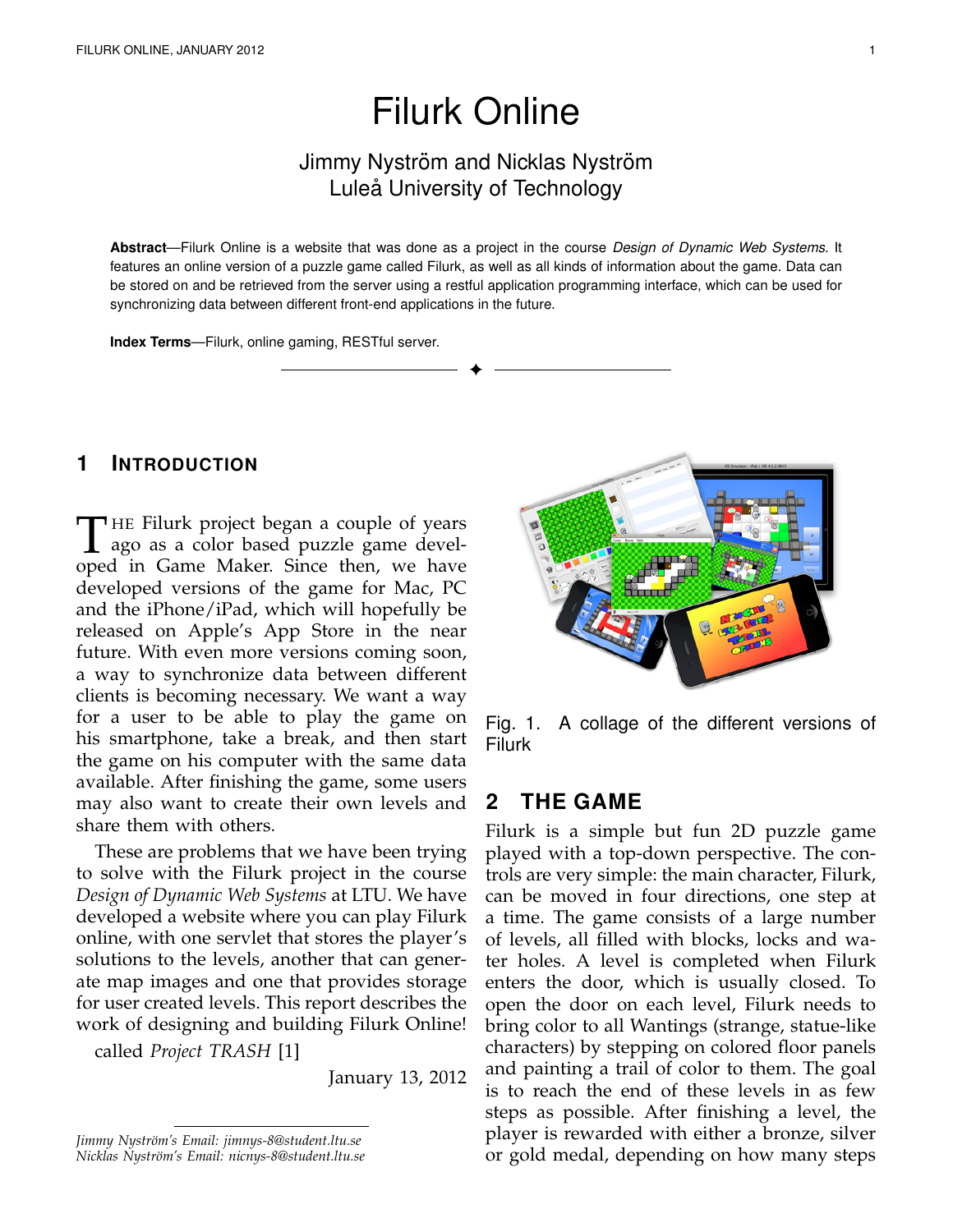were taken to do so. Learning how to play the game is most easily done by simply going to the website and playing the game.



Fig. 2. The front-end application

# **3 ARCHITECTURE**

#### **3.1 FRONT-END**

Our front-end is a website created with Google Web Toolkit which does yet not make full use of the functionality provided by the backend. On the website, a version of the game Filurk can be played. When starting the game, the user is prompted to sign in with his/her Google Account. The URL the user is redirected to is fetched from the login servlet, and the room data and the user's solutions are fetched from the room data servlet.

The room data is fetched when the game is started and then stored locally by a data manager in the client. As the user solves rooms, the solutions are stored locally by the data manager and simultaneously sent to the server for validation and storage. The solutions can be replayed in the game by simply pressing a button.

#### **3.2 BACK-END**

The client and server are completely separated by a well-defined API. All communication is initiated by the client through one of the HTTP requests listed below. The website is located at http://filurk-online.appspot.com/. A description of all servlets and their APIs are listed along with the supported HTTP request types, such as GET, POST, PUT and DELETE.

#### *3.2.1 LOGIN*

The *login servlet* generates URLs for use when signing in with a Google Account. The client can pass a URL as a parameter to the servlet to control where the user is redirected after signing in or out.

URL

/filurksite/login

GET

- Parameters: url (optional) to use when generating a redirect address
- Result: Returns a login and a logout url, unformatted (at the moment)

#### *3.2.2 ROOM DATA*

The *room data servlet* keeps track of room data, both shared and user specific. Which rooms are returned by the servlet is decided by an XML-file on the server, but the user data is stored in such a way that the correct data for each room is found even if we change the contents of this file. The types of data stored on the servlet are room layout, solutions, records and medal limits. These are presented in some detail below, but for the exact format of the data returned by the servlet, see Appendix B.

The layout of a room is stored as a string, where each symbol represents an object in the room, or an empty space. This string is used to identify each level. We first considered to use the room name or the index as a unique identifier, but these values will probably change as the development of the game progresses. The room layout itself is more constant.

A solution string consists of a sequence of key presses. Observe that the record (the lowest number of steps) is not necessarily the same as the number of key presses in the solution: a key press might for example correspond to a lock being opened, which does not constitute a step. This is why both the solution and the record need to be stored.

Each level has two medal limits: silver and gold. These are just integers, which represent the fewest number of steps you must finish the level in to win that medal. If the number of steps is above the silver limit, a bronze medal is obtained.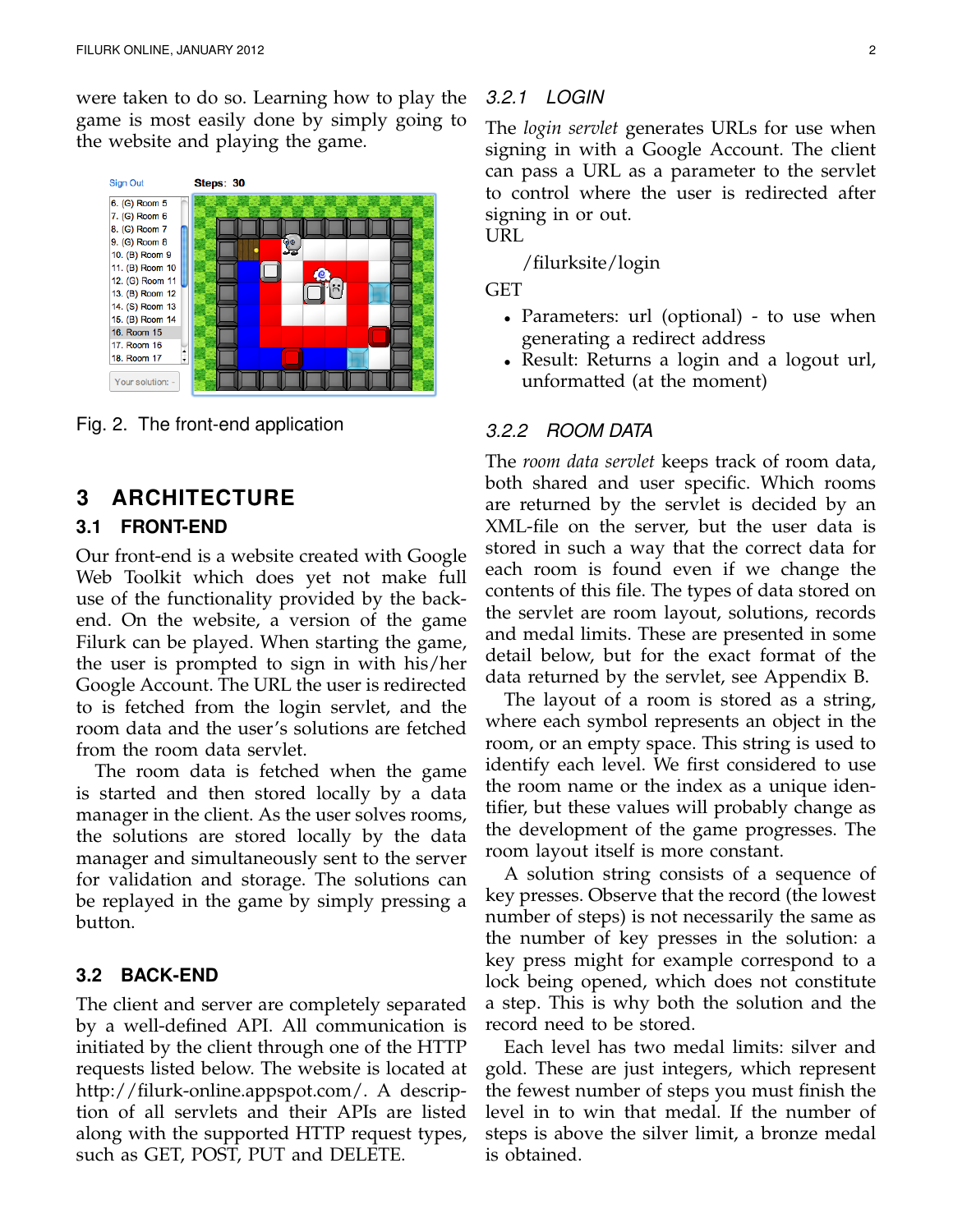This, and some of the other servlets, need the ability to validate room data and solutions. For this purpose, we emulate the game on the server in a class that can read a room layout string and tell if the data is invalid in some way. At the same time solutions can be tested with the room layout, to count the number of steps and check if the solution string actually solves the room.

URL

/filurksite/roomdata

GET

- Parameters: none
- Result: Returns all rooms in XML-format (see Appendix B), along with user specific solutions to the rooms, if the user is authenticated.

POST

- Parameters:
	- **–** data the room string
	- **–** solution solution to the room
- Result: The solution is validated and stored on the server.

# *3.2.3 CUSTOM ROOMS*

The *custom room data servlet* manages user created rooms. This is meant to be used by a level editor. We didn't have time to make an online level editor to display the functionality of this servlet during the course, but the servlet has been put through some testing and (presumably) works as intended. URL

/filurksite/custom

GET

- Parameters: None at the moment, but the API will be expanded in the near f uture to support fetching single rooms.
- Result: Returns all custom rooms created by the user in XML-format (see Appendix B). Nothing is returned if the user is not logged in, but plans for public custom rooms are in the making.

POST

- Parameters:
	- **–** data the room string
	- **–** name (optional) name of the room
- Requirements: The user must be logged in.
- Result: The data string and solution are validated, and the room is stored on the server. Returns the unique identifier for the room, which can be used to update rooms.

# PUT

- Parameters:
	- **–** id unique identifier for the room
	- **–** data the room string
	- **–** name (optional) name of the room
	- **–** solution (optional) solution to the room
- Requirements: The user must be logged in.
- Result: The data string and solution are validated, and the room is stored on the server. Returns the unique identifier for the room, which can be used to update rooms.

### DELETE

- Parameters: id unique identifier for the room
- Requirements: The user must be logged in.
- Result: The room is deleted from the server.

# *3.2.4 MAPS*

The *maps servlet* takes a room layout string as input and generates a map image of it (see Figure 3). This can be used for making preview thumbnails of the levels in order to make the level selection easier and provide a nicer look to the user interface of the game. It will be integrated with the web version of Filurk in a near future.

URL

# /filurksite/maps

**GET** 

- Parameters:
	- **–** data the room string
	- **–** size size of the map to be generated, can be small, medium or large (and mini is coming soon)
- Result: Returns a PNG image of the room.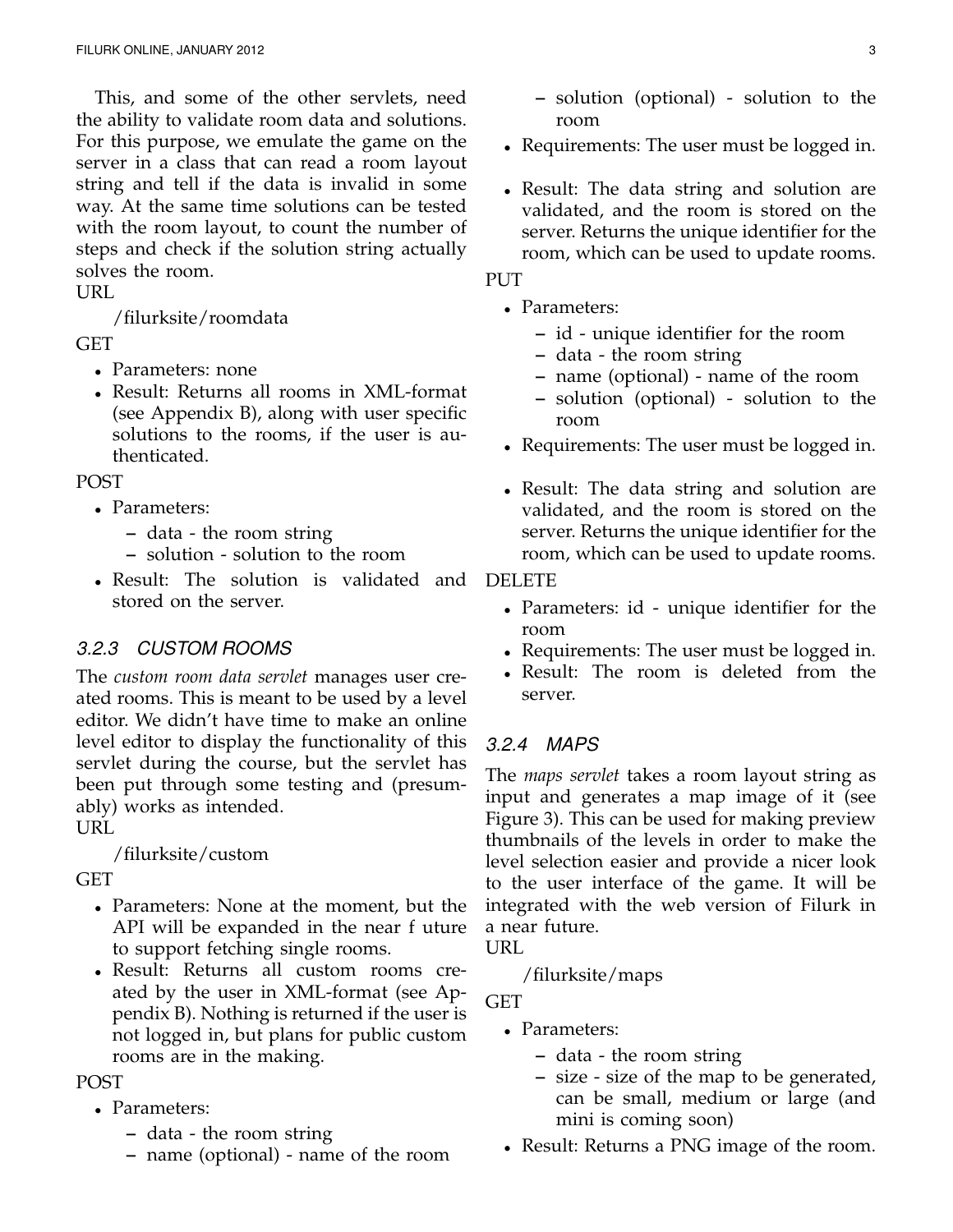

Fig. 3. Example of a large, a medium and a small level map

# **4 TECHNOLOGIES USED**

We have used Google Web Toolkit, a development toolkit for building browserbased applications. It is open source and free of charge. Using GWT meant that we could write all our code in Java, which is a language we are both familiar with, which meant we could get started quickly. Another reason is that we found useful and easy-to-follow tutorials for GWT on the Internet[2].

Google App Engine, or simply App Engine, is a platform for developing and hosting web applications. It automatically allocates more resources for an application as the number of requests increases, and the service is free of charge up to a certain level of consumed resources. This makes it ideal for our purposes, as we (perhaps naively) hope that the number of people who visit our site will grow with time.

For versioning, we have used a Git repository in a shared Dropbox folder. This was chosen mainly because it was fast and easy to get started with. However, we ran into some problems with branches and conflicting files that were hard to resolve. We didn't use a public repository because we didn't want to share all game resources publicly, such as the

files containing the best solutions to all levels.

To keep track of traffic on the site, we use Google Analytics. So far, there has not been much traffic, but we're hoping that will change in the future!

No sensitive data is stored on our server, but authentication is still needed in order to determine what data belongs to which user. We chose to do authentication using Google Accounts. Firstly, a lot of people already have a Google Account, so most users won't need to sign up for anything, just accept to authenticate. Secondly, it has good support in GWT, which makes it very easy to integrate with the application. Lastly, it is - as far as we know - a secure way to do authentication. On the website, if the user is not logged in when trying to start the game, they are redirected to a sign-in page where they can either sign in or create a new account. This might change in the future so that people can try the game without signing in, since the server supports fetching room data anonymously.

# **5 PROBLEMS**

Our work with the client-server communication progressed nicely at first, and early on we had a working version that used remote procedure calls (RPCs). This had to be changed, however, since our architecture needed to be RESTful according to the course goals. Switching to regular HTTP servlets caused some problems. Using RPCs is mostly just like regular Java programming. Neither of us has much experience programming for the web, which became more apparent when switching to HTTP servlets. Simply returning an object is a lot simpler than creating an object, encoding it in XML format (see Appendix B), sending it, parsing the XML in the client and recreating the objects. Simply put, the programming got more complicated!

# **6 FUTURE WORK**

### **6.1 LEVEL EDITOR**

The API already supports the possibility to add your own custom levels to the server, but we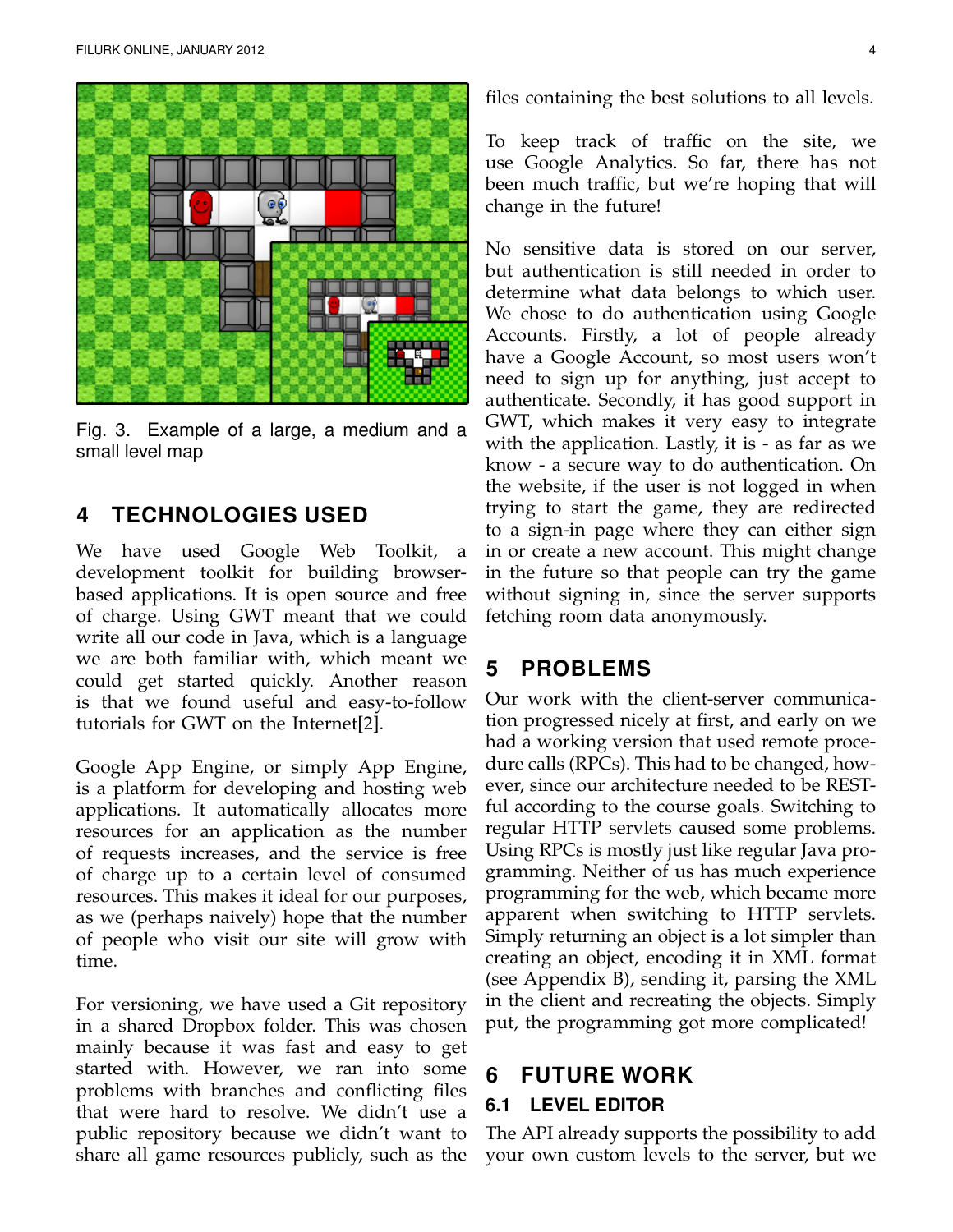have yet to add a level editor to the website. We make our own levels in a level editor that Jimmy has developed (see Figure 4), which works very well. Adding this to the website would be a natural next step, and would add a lot of depth to the gaming experience.



Fig. 4. Screenshot of the the Filurk level editor

#### **6.2 LEVEL SOLVER**

During the course of this project we have done a lot of work on a level solver that we have not added to the website.

Since the purpose of the level solver is to find the shortest possible solution, it is based on a breadth-first algorithm. This means that the time it takes to complete increases exponentially with increasing solution length, which makes for a very inefficient implementation. What makes the solver work is that it has several efficient ways of ruling out invalid solutions at an early stage.

However, adding the level solver to the website opens up for the possibility to immediately find the best solutions to some (but not all) of our harder levels, which we don't want. More about the solver can be found in Appendix A.

#### **6.3 Maps**

We plan on making use of the maps API to present miniature maps (see Figure 3) in the list of levels. This will make the game more graphically appealing, and will help the user find the correct levels easier.

#### **6.4 GRAPHICAL DESIGN**

The graphical design of the website has not been our top priority, and still needs some work. For example, we need to redesign the logo. We are also going to update the graphics in the game itself. In the version of Filurk running on iOS, the game contains smooth animations, some 3D and particle effects.

#### **7 CONCLUSION**

The result of our project in the course *Design of Dynamic Web Systems* is a 2D puzzle game called Filurk, which is playable directly in a web browser of choice. The application communicates with our server through a welldefined API, uploading and retrieving game data in real-time. Authentication for handling user specific data is done through Google Accounts. The server may be used by other external applications in the future, for example a level editor or other versions of the game: Filurk has been implemented for PC, and versions for iOS are on their way. Some further work is planned for the project, such as some graphical improvements on the client application, but we have a functioning version of the game up and running on our website, http://filurkonline.appspot.com/.

#### **REFERENCES**

[1] https://sites.google.com/site/pitebroder/

[2] http://code.google.com/intl/sv-SE/webtoolkit/doc/latest/tutorial/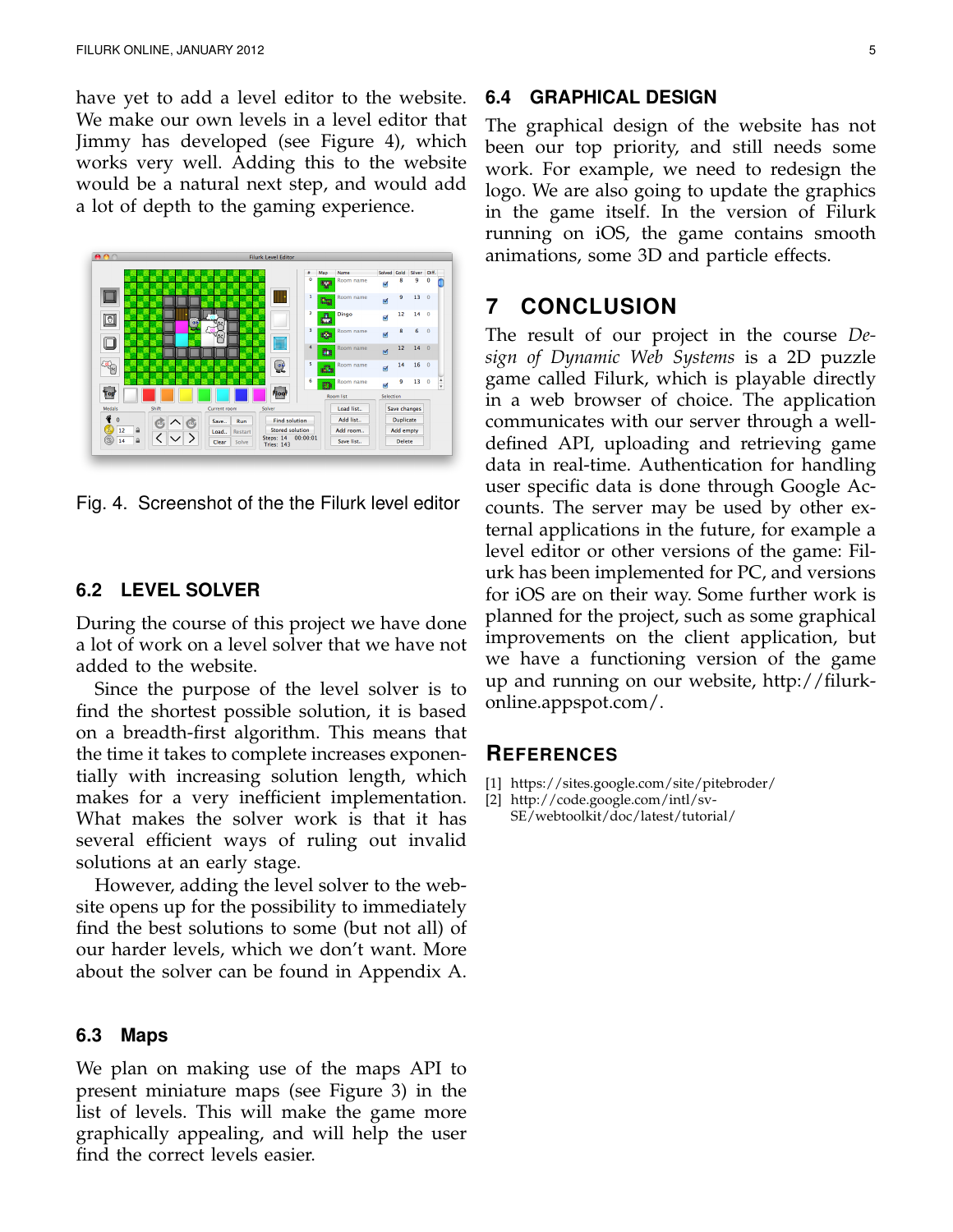# **APPENDIX A SOLVING FILURK**

The goal of Filurk is, as you all know by now, to get into the door in as few steps as possible. When doing so, the player is awarded either a gold, a silver or a bronze medal. But how are the values for the medals decided? Our approach has been to award gold medals only to optimal solutions - but can we know for sure that a solution is optimal?

It should be noted that work on the level editor and solver started before the course M7011E and project FilurkSite, but we improved on it a lot during the course and we thought this might be interesting.

#### **A.1 SOFTWARE REQUIREMENT**

Input: A Filurk room string (as defined in Appendix B). Output: A solution string that solves the room in as few steps as possible, or null if the room is impossible to solve.

#### **A.2 INITIAL APPROACH**

One way to ensure that the first solution found is the best one is to simply test all possible paths, starting with paths of length 1, then paths of lengths 2, 3, and so on.

We use a tree as data structure for keeping track of paths. Each nodes stores a direction of movement and four possible children (left, right, up, down). The problem of solving Filurk comes down to performing a simple breathfirst search (BFS) on the tree! However, if we look at the worst case performance of this algorithm, a new problem appears.

Each step Filurk takes generates four new possible steps from a new position. The number of paths with length  $n = 1$  is 4. With  $n = 2$ there are  $4^2$  possible paths,  $n = 3$  gives  $4^3$ . In the worst case, if the best solution is b steps long, we will need to try  $4^1 + 4^2 + ... + 4(b-1) + 4^b$ paths before finding the solution. Some rooms take almost 200 steps to solve, which puts the number of paths at around  $4^{200}$ . Our path tester can try about five million paths per second:  $4^200/(5e^6 * 3600 * 24 * 365) = 1,64e^106$  years. The universe has plenty of time to be destroyed and recreated several times before the solution is found.

There has to be a better way!

#### **A.3 IMPROVEMENTS**

We have found many ways of improving the algorithm. We still use a BFS, but with large amounts of tweaks and improvements that hinder the growth of the solution tree by ruling out erroneous paths as early as possible. Some useful data about the room can be extracted before starting the testing. For example:

- Check if all needed colors exist and where
- Find which locks need to be unlocked
- Find all paths from Wantings and locks that need to be painted in a certain color
- Find which blocks need to be pushed into water and areas where those blocks cannot be pushed

Then, paths of increasing length are generated and tested in sequence. At the end of each path, we do a series of tests:

- Check if all colors are still available
- Check if needed blocks can still reach water
- Check if the door can still be reached
- Store and compare the state of the room at the end of each path, and stop if the exact same state has been reached earlier (this means that a path of equal or shorter length with the same end result exists, and the current path is not optimal)
- Avoid creating looping paths (to a certain degree)
- Abort when bumping into solid objects

Although some of these tests take a lot of time (and memory), such as the state comparison, it still saves time in the end by cutting enough branches of the path tree.

#### **A.4 RESULTS**

The improvements work really well, in some cases. Small rooms are solved within seconds, and most medium sized rooms are solved in a matter of minutes. However, with larger rooms the performance of the solver depends entirely on the layout of the room. If there are large, open areas covered with white floor, our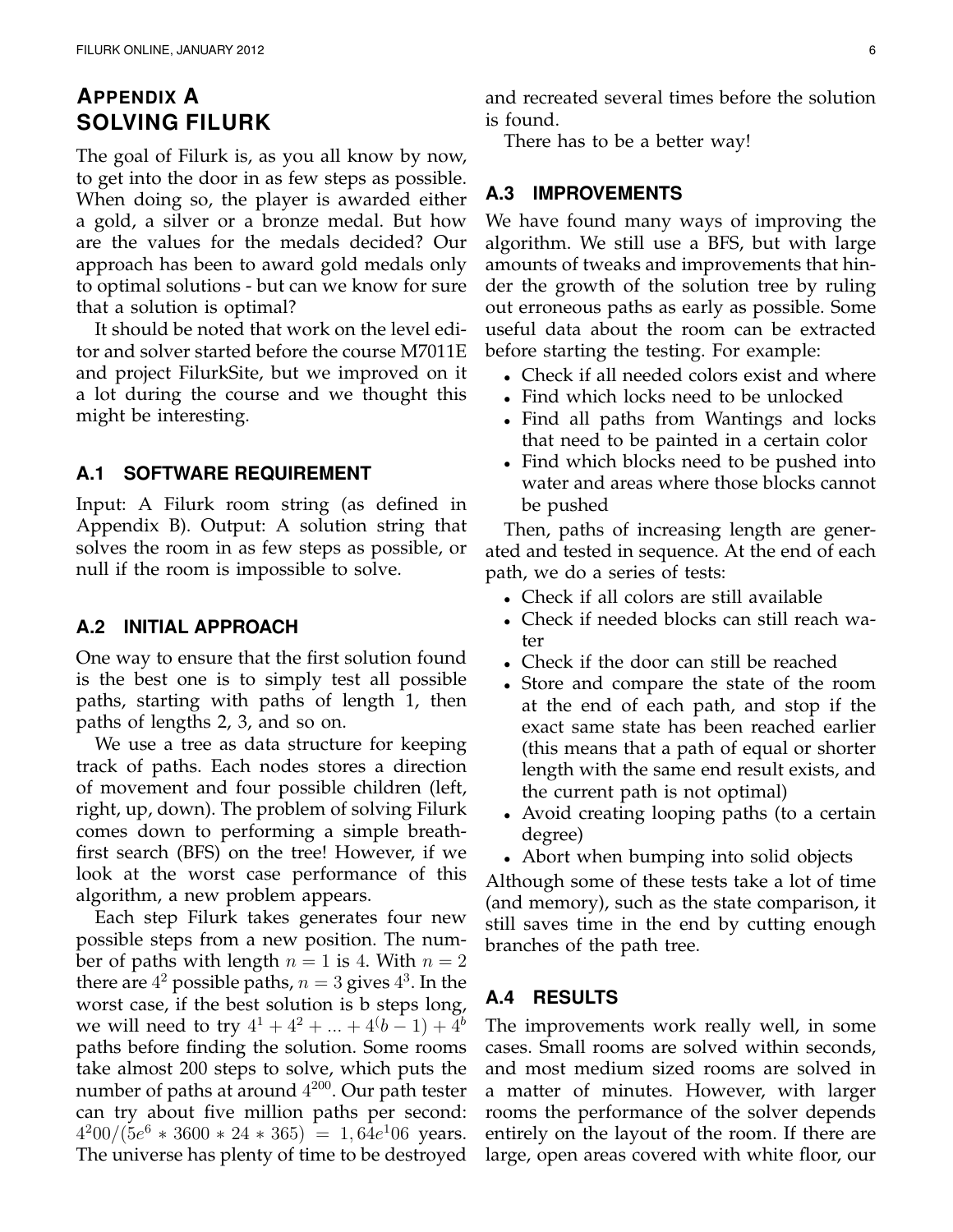improvements can't rule out enough solutions and the path tree grows much too fast. It's still easy to build a room that takes forever to solve.

### **A.5 DISCUSSION**

Having a solver running on the Filurk server is not feasible, since there is no way of knowing how long it will take to solve a given room or even if it ever will. Trying to create a solver has been an interesting problem and the produced result has proven valuable when designing rooms, but some rooms still take millions of years to solve.